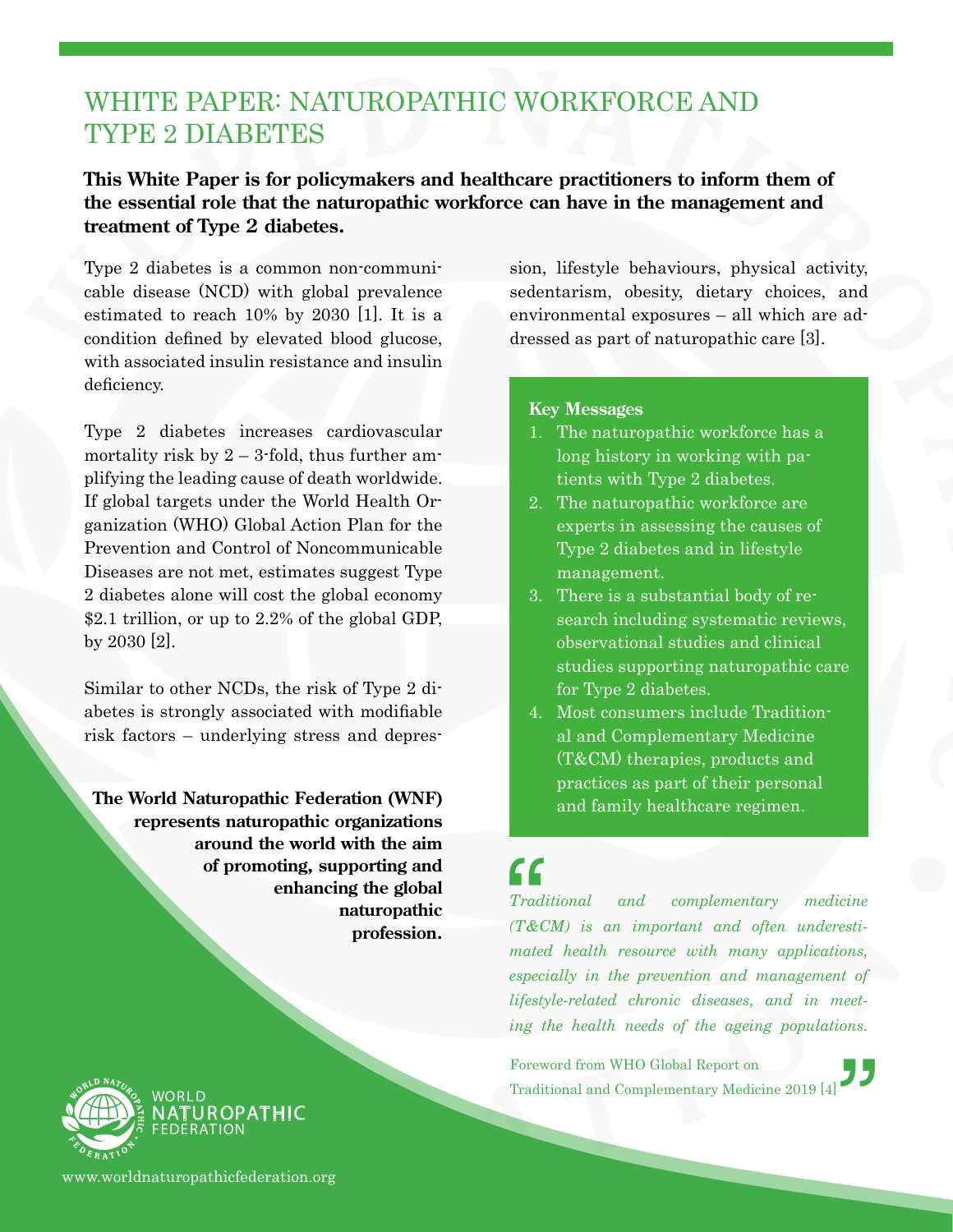### **The naturopathic workforce has a long history in working with patients with Type 2 diabetes.**



Overview of international cross-sectional study in 14 countries of naturopathic practice and patient characteristics revealed that the naturopathic workforce provides healthcare for Type 2 diabetes in patients belonging to different age groups [5].

- Three of four patients that visit the naturopathic workforce have an NCD. Type 2 diabetes is one of the key NCDs treated by the naturopathic workforce [5].
- Patients with chronic diseases who were visiting different practitioner groups indicated that they were the most satisfied with the services they received from naturopathic practitioners [6].
- Patients with Type 2 diabetes specifically reported naturopathic care was person-centered, whole-person health-focused, and synergized with their other health care [7].

#### **The naturopathic workforce are experts in assessing the causes of Type 2 diabetes and in lifestyle management.**

- The naturopathic lens is well-suited to complex conditions with its focus on complexity, addressing multiple causative factors and physiological systems concurrently [3].
- The naturopathic profession has been a significant contributor to person-focused nutrition for Type 2 diabetes, including consideration of modern biomedical concepts such as the impact of psychiatric health on eating behaviors, and the role of microbiome on health [3].
- A strength of the naturopathic profession is that it addresses lifestyle factors as an

integral part of practice. Naturopathic practitioners support informed decision making and address diet, activity level, breathing, stress management, alcohol and smoking behaviours, environmental pollutant exposure and other aspects of healthy living as part of their general treatment strategy for Type 2 diabetes [3].

• 98% of the naturopathic workforce engage in community education and health promotion activities, hence they are well-suited to play a more formal role in public health initiatives aimed at increasing health literacy [8].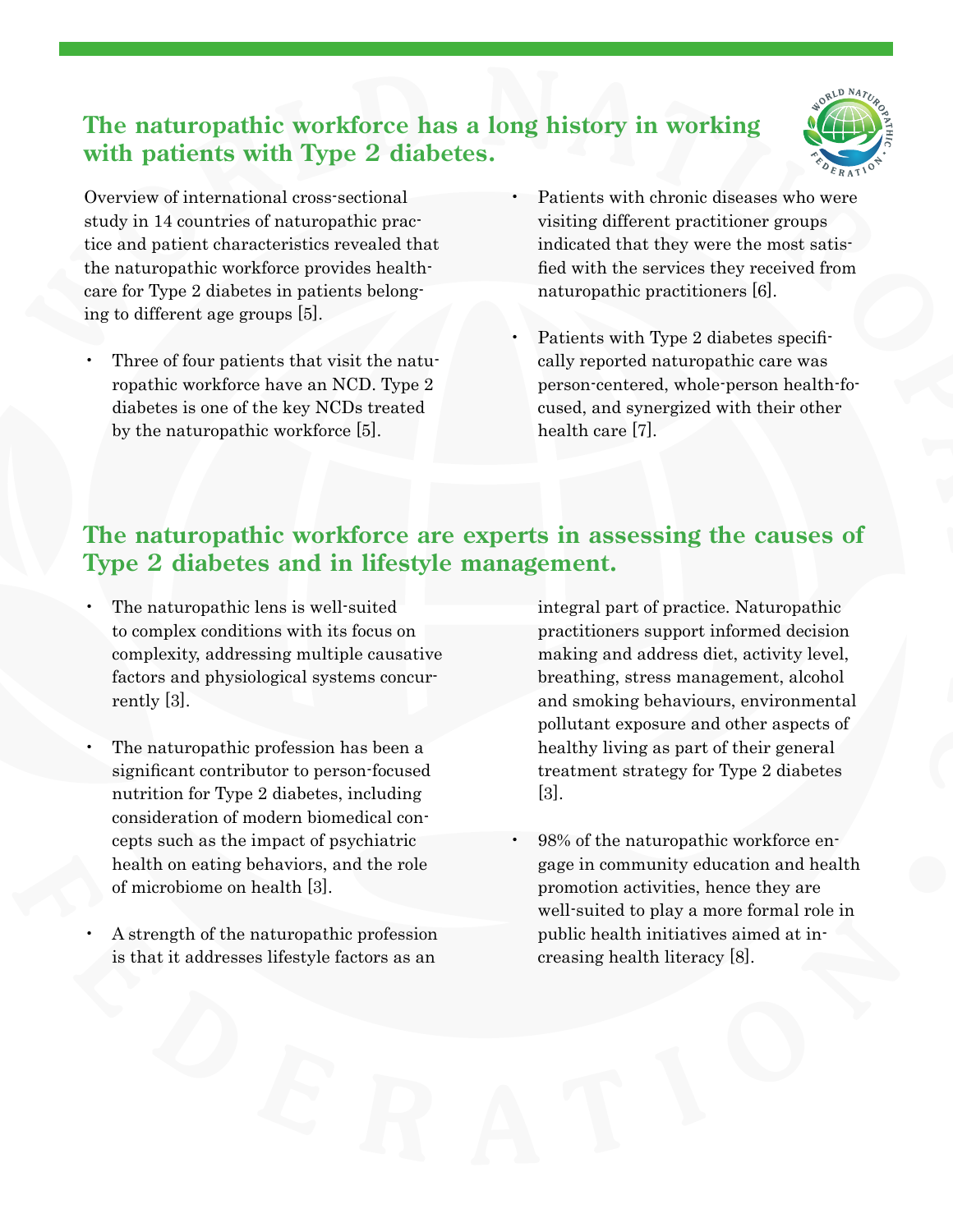#### **There is a substantial body of observation studies, clinical studies and other forms of research supporting naturopathic care for Type 2 diabetes including:**

- Naturopathic practice-based guidelines for Type 2 diabetes are consistent with WHO guidelines, as well as, risk factor reductions (i.e., average glucose and blood pressure) during the course of naturopathic care [9, 10].
- Clinical trials of adjunctive naturopathic care demonstrated risk factor reduction (i.e., average blood glucose), as well as; improvements in diet, physical activity, and self-management. Importantly, trials have also demonstrated improved selfefficacy and reduced stress and depres-

sion in patients during naturopathic care  $|11 - 13|$ .

- Naturopathic practitioners have published recommendations for the clinical use of natural health products with evidence to support their benefit in the treatment and management of Type 2 diabetes [14].
- Research of international practice models of naturopathy and yoga suggest benefits for the treatment and management of Type 2 diabetes [15].

#### **Most consumers include Traditional and Complementary Medicine (T&CM) therapies, products and practices as part of their personal and family healthcare regimen.**

According to the WHO, 88% of countries report the use of Traditional and Complementary Medicine (T&CM) therapies, products and practices [4].

- Naturopathic care is known for its diverse and flexible therapeutic approach to healthcare. It is individualized to each patient using a range of therapeutic modalities and practices [3].
- There is a growing trend for individuals to choose herbal remedies, vitamins and minerals as part of their healthcare regimen, especially when treating chronic concerns [17].
- It is common for the naturopathic workforce to perform or prescribe four or more

different naturopathic therapeutic modalities or practices during a naturopathic visit with the most common being applied and clinical nutrition, lifestyle modifications, and herbal medicine [5].

• Naturopaths / naturopathic doctors provide healthcare for diverse chronic and acute conditions throughout all stages of life and support patients seeking preventive and palliative care. The naturopathic workforce is an untapped health resource to address high burden health conditions, such as Type 2 diabetes, both as primary care practitioners and collaboratively with other healthcare professionals [3, 16].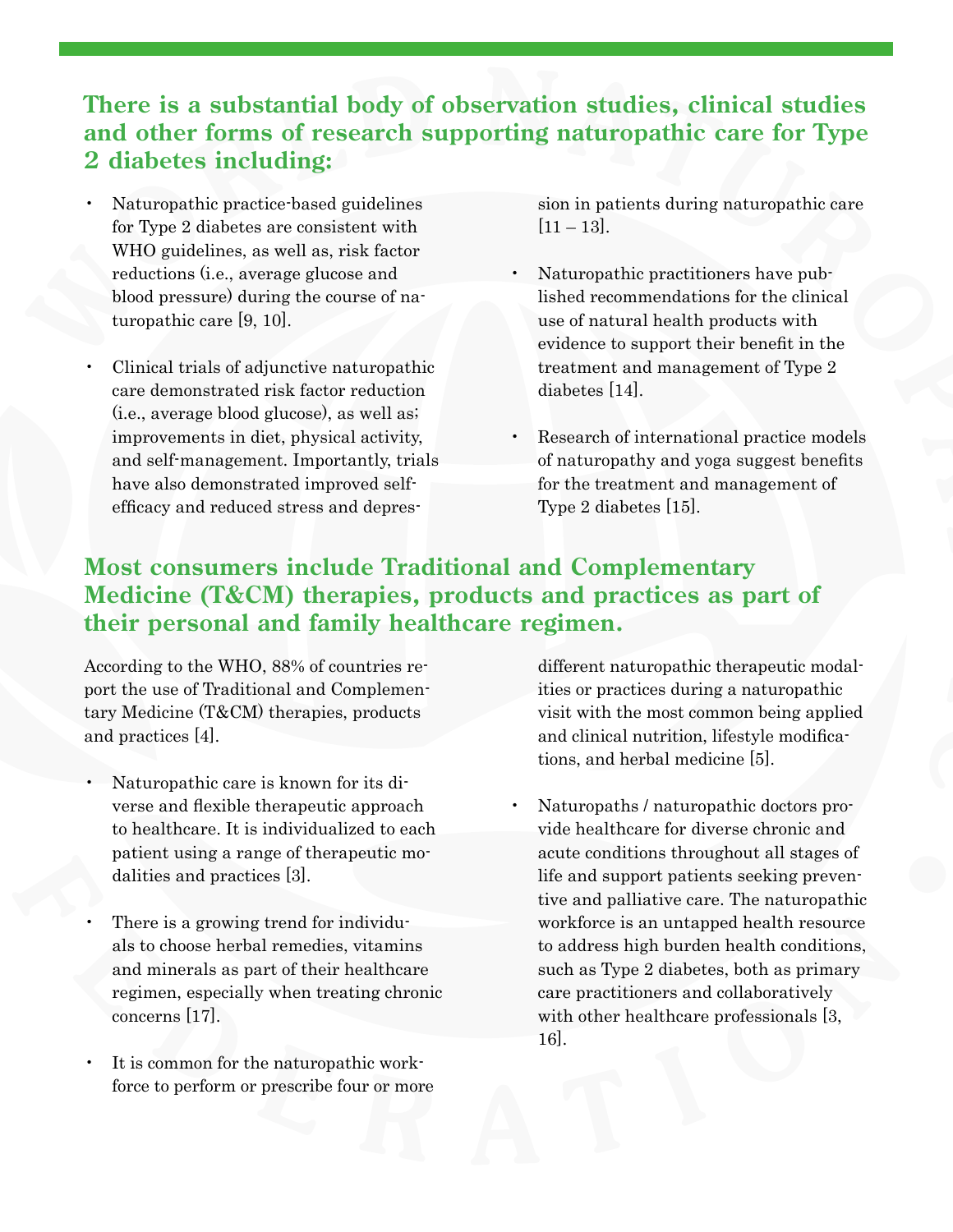## Overview of Naturopathy

According to the Health Technology Assessment on Naturopathy: [3]

- Naturopathy is a traditional system of medicine originating in Europe that is now part of T&CM around the world as naturopathy or naturopathic medicine.
- Naturopathy is defined by two philosophies and seven principles and naturopathic care is guided by distinct naturopathic therapies.
- As of 2021, there is a naturopathic workforce in over 108 countries, and it is estimated that the naturopathic workforce sees over 5.5 million patients globally per month.
- Naturopaths / naturopathic doctors provide healthcare for diverse chronic and acute conditions throughout all stages of life and support patients seeking preventive and palliative care. The naturopathic workforce is an untapped health resource to address high burden health conditions such as non-communicable diseases both as primary care practitioners and collaboratively with other healthcare professionals.
- Naturopathic practice is complex and multi-modal and incorporates core naturopathic therapies, modalities and practices including applied nutrition, clinical nutrition, herbal medicine, lifestyle modifications, mind-body medicine techniques, naturopathic physical medicine, hydrotherapy and other therapies based on jurisdictional regulations and level of education.

For more information contact the World Naturopathic Federation at info@worldnaturopathicfederation.org or visit our website at worldnaturopathicfederation.org



www.worldnaturopathicfederation.org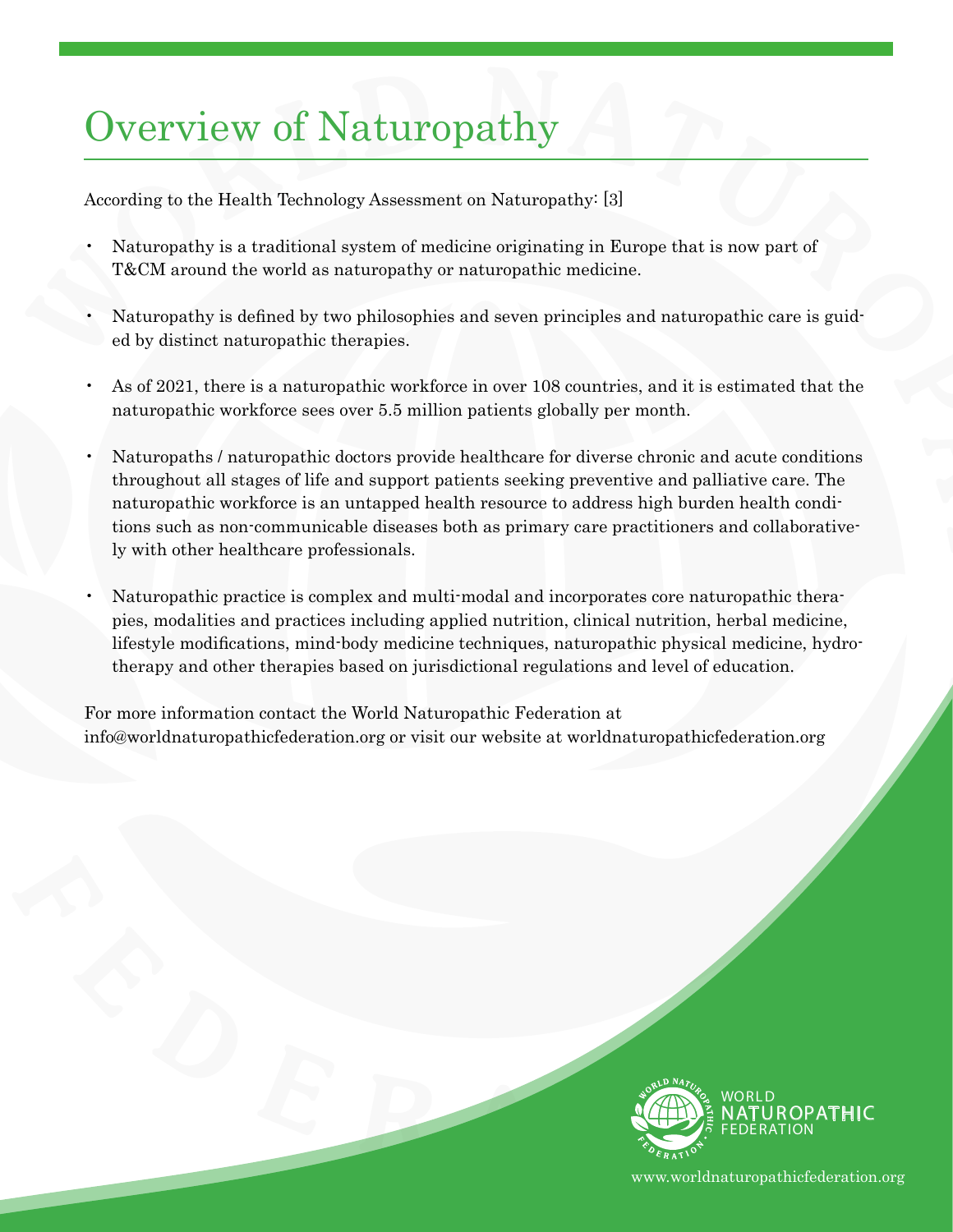## References

- 1. Bommer C, Sagalova V, Heesemann E, et al. *Global Economic Burden of Diabetes in Adults: Projections From 2015 to 2030*. Diabetes Care. 2018;41(5):963-970.
- 2. World Health Organization (WHO). *The Top 10 Causes of Death*. [https://www.who.int/news-room/fact](https://www.who.int/news-room/fact-sheets/detail/the-top-10-causes-of-death)[sheets/detail/the-top-10-causes-of-death.](https://www.who.int/news-room/fact-sheets/detail/the-top-10-causes-of-death) Published 2019. Accessed April 12, 2022.
- 3. Lloyd I, Steel A, Wardle J. *Naturopathy, practice, effectiveness, economics & safety*. World Naturopathic Federation. 2021. [\[https://worldnaturopathicfederation.org/project/health-technology-assessment-natu](https://worldnaturopathicfederation.org/project/health-technology-assessment-naturopathy/)[ropathy/\]](https://worldnaturopathicfederation.org/project/health-technology-assessment-naturopathy/)
- 4. World Health Organization (WHO). *WHO Global Report on Traditional and Complementary Medicine*. (2019). Accessed February 19th, 2022. [[https://apps.who.int/iris/bitstream/handle/10665/312342/9789241](https://apps.who.int/iris/bitstream/handle/10665/312342/9789241515436-eng.pdf?sequence=1&isAllowed=y) [515436-eng.pdf?sequence=1&isAllowed=y](https://apps.who.int/iris/bitstream/handle/10665/312342/9789241515436-eng.pdf?sequence=1&isAllowed=y)]
- 5. Steel, A., Foley, H., Bradley, R., Van De Venter, C., Lloyd, I., Schloss, J., Wardle, J., & Reid, R. (2020). *Overview of international naturopathic practice and patient characteristics: results from a cross-sectional study in 14 countries*. BMC Complement Med Ther, 20(1), 59.<https://doi.org/10.1186/s12906-020-2851-7>
- 6. Foley, H., Steel, A., & Adams, J. (2020). *Perceptions of person-centred care amongst individuals with chronic conditions who consult complementary medicine practitioners*. Complementary Therapies in Medicine, 52, 102518. <https://doi.org/https://doi.org/10.1016/j.ctim.2020.102518>
- 7. Oberg EB, Bradley R, Hsu C, et al. *Patient-reported experiences with first-time naturopathic care for Type 2 diabetes*. PLoS One. 2012;7(11):e48549.
- 8. Steel, A., & Lloyd, I. (2021). *Community education and health promotion activities of naturopathic practitioners: results of an international cross-sectional survey*. BMC Complementary Medicine and Therapies, 21(1), 293.<https://doi.org/10.1186/s12906-021-03467-z>
- 9. Bradley R, Kozura E, Buckle H, Kaltunas J, Tais S, Standish LJ. *Description of clinical risk factor changes during naturopathic care for Type 2 diabetes*. Journal of Alternative and Complementary Medicine. 2009;15(6):633-638.
- 10. Bradley R, Oberg EB. *Naturopathic medicine and Type 2 diabetes: a retrospective analysis from an academic clinic*. Alternative Medicine Review. 2006;11(1):30-39.
- 11. Oberg EB, Bradley RD, Allen J, McCrory MA. *CAM: naturopathic dietary interventions for patients with Type 2 diabetes*. Complementary Therapies in Clinical Practice. 2011;17(3):157-161.
- 12. Bradley R, Sherman KJ, Catz S, et al. *Adjunctive naturopathic care for Type 2 diabetes: patient-reported and clinical outcomes after one year*. BMC Complementary and Alternative Medicine. 2012;12:44.